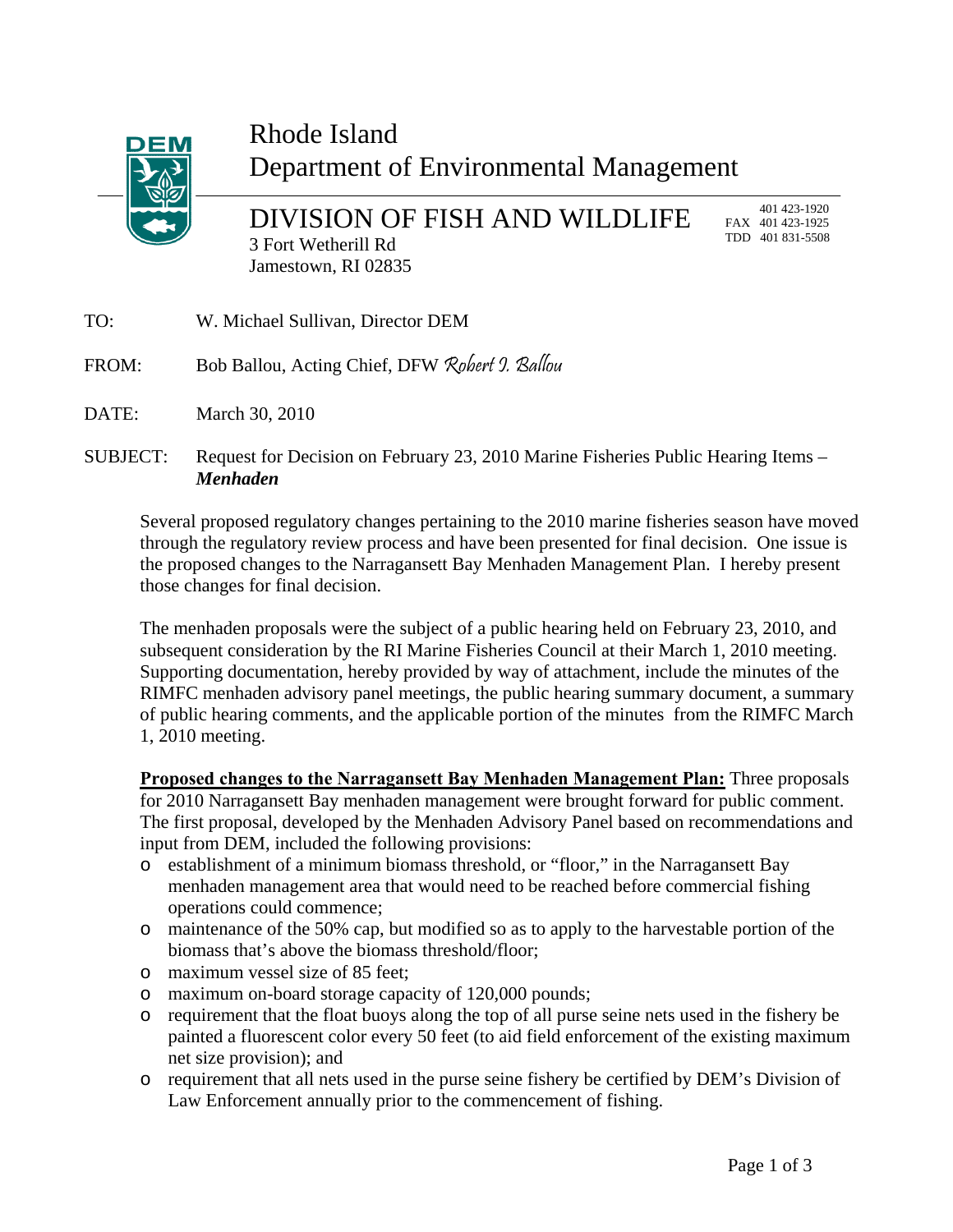The second proposal, offered by D. Pesante, was to lower the possession limit to keep the fishery open all summer long. The third proposal, offered by the Federated Rhode Island Sportsmen's Club, was to close the Northern area from May 15 through July 15 and remove restrictions from the Southern area. The Menhaden Advisory Panel did not support the last two proposals.

There were several public comments made in support of option 1 (as set forth above). There was one comment made in support of option 2 (lower possession limit to keep fishery open longer), and there were two comments made in support of option 3 (closure of northern area). There were two written comment received. One, from D. Pesante, clarified his proposal for keeping the fishery open throughout the summer. He proposed a *weekly* possession limit and a 35% trigger; as such, when 35% of the harvestable biomass had been harvested, the weekly possession limit would be reduced. The second written comment was from E. Mills who is the Ark Bait spotter pilot. He suggested that once the floor was set, the aerial survey should continue for a 30-day period, which would allow for a fair assessment of the biomass and also allow for the ebb and flow of the menhaden into the bay during their spring migration.

At the public hearing DEM presented information estimating that the floor or threshold should be set between 1 and 1.5 million pounds. This estimate was also supported by the local companies, which normally target menhaden each year.

The Council unanimously supported adoption of the advisory panel recommended option; however; they recommended that the floor be set at 2 million pounds. As reflected in the meeting minutes, the Council offered little in the way of rationale for their recommendation, so it is difficult to assess their position.

Having interacted extensively with you subsequent to your review of the record, I believe we have reached consensus on a regulatory framework that embraces the Council's recommendation, with some added modifications. Those modifications include: a 0.5 million pound buffer, added to the 1.5 million biomass threshold, to help guard against rapid depletion of the harvestable biomass once the threshold is observed; a ramp-up in the daily possession limit, from 80,000 to 120,000 pounds, based on a 3.0 million pound trigger (again, to help guard against rapid depletion of the resource once the threshold is observed); and elimination of the 85 foot limit for maximum vessel size. With regard to the latter, it is recognized that a vessel size limit could preclude participation in the commercial fishery by RI-based vessels seeking to supply bait to RI fishermen. The intent of the vessel-size limit was to help prevent exceedances of the daily possession limit. Upon review, it is apparent that limiting on-board storage capacity is a more effective and appropriate way to control harvest than limiting vessel size.

Accordingly, based on your input and recommendations, I urge adoption of the following provisions. *If you concur, please indicate by signing this memo at the end and returning it to me. Upon receipt of this signed memo, I will initiate the filing process. If you wish to make any additional changes that differ from those set forth below, please delineate those changes via a separate memo.* 

o The establishment of a minimum biomass threshold, or "floor," of 1.5 million pounds in the Narragansett Bay menhaden management area, with the added provision that commercial harvest